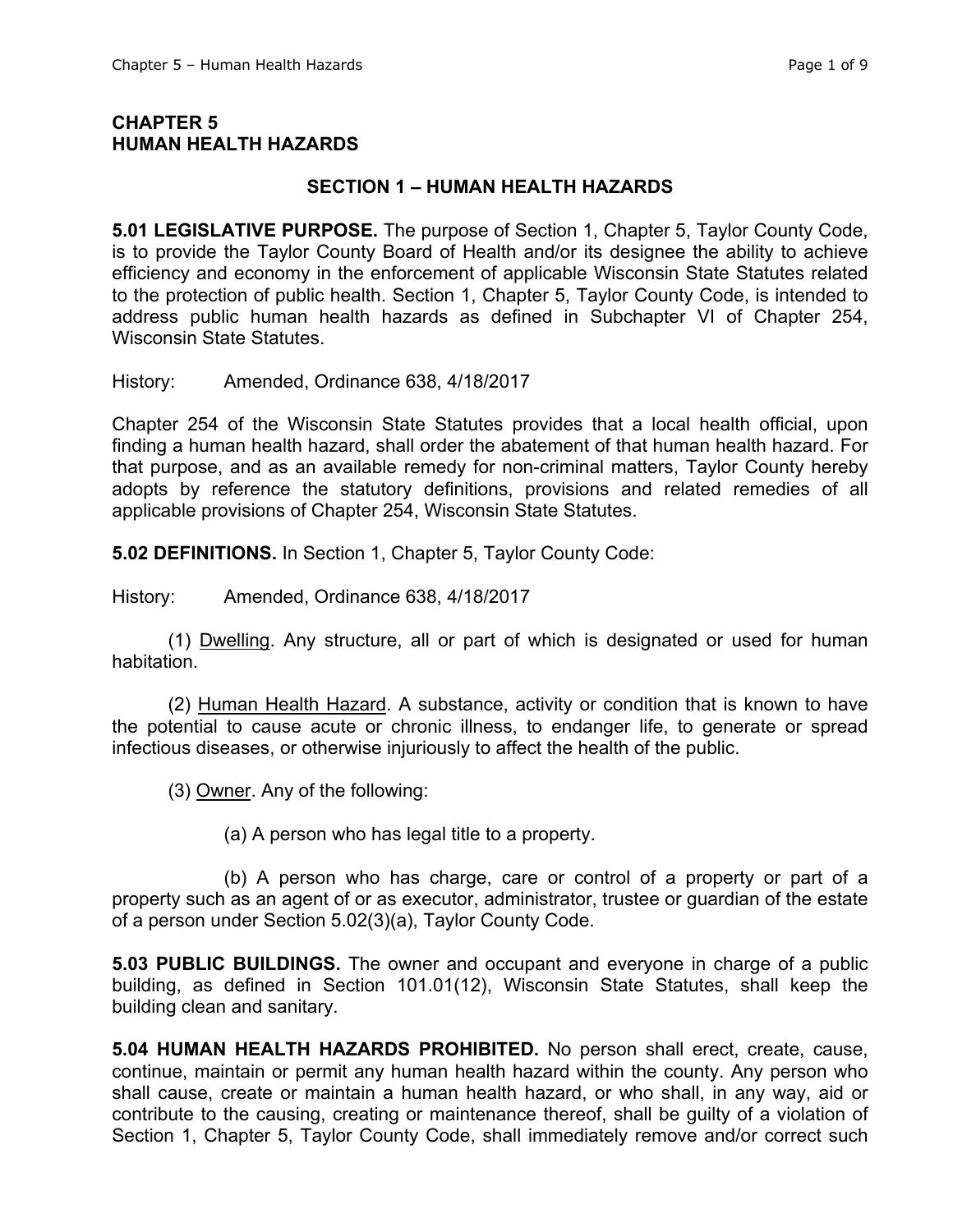human health hazard, and shall be liable for the penalty provided in Section 5.06, Taylor County Code.

History: Amended, Ordinance 638, 4/18/2017

**5.05 ENFORCEMENT.** It shall be the responsibility of the Board of Health or its designee to enforce the provisions of Section 1, Chapter 5, Taylor County Code, upon complaint. The Board of Health shall establish a policy for complaint intake and enforcement.

#### History: Amended, Ordinance 638, 4/18/2017

(1) Inspection. No action shall be taken under Section 1, Chapter 5, Taylor County Code, to abate a human health hazard unless the Board of Health or its designee has inspected or caused to be inspected the premises where the health hazard is alleged to exist, and is satisfied that a human health hazard or a potential hazard does in fact exist. In the event an owner or occupant refuses entry for inspection purposes, the Board of Health or its designee may obtain a special warrant under Section 66.0119, Wisconsin State Statutes, or under such other authority as may be applicable.

History: Amended, Ordinance 638, 4/18/2017

## (2) Abatement.

(a) Notice. Citation Authority. If a human health hazard is found on private property, the Board of Health or its designee shall notify the owner and/or occupant of the property, in person or by regular mail, of the presence of the human health hazard, and order its abatement or removal within thirty (30) days of receipt of the notice. Notice may also be served in the manner provided for the service of a summons in circuit court; however, if the premises are not occupied and the address of the owner is unknown, service on the owner may be had by posting a copy of the notice on the premises. When the order to abate, as contained in this notice, has not been complied with, the Board of Health or its designee may issue a citation for each violation. Each day a human health hazard is not abated beyond the time allowed in the written order shall constitute a separate violation.

#### History: Amended, Ordinance 638, 4/18/2017

(b) Procedure. If, after the issuance of a citation, the owner or occupant is found guilty of a violation of Section 1, Chapter 5, Taylor County Code, and the human health hazard has not been abated, the health officer may commence proceedings pursuant to Section 254.59, Wisconsin State Statutes.

History: Amended, Ordinance 638, 4/18/2017

**5.06 PENALTY.** Anyone maintaining a human health hazard may be required to forfeit not more than \$300 plus costs and assessments. Each day constitutes a separate violation.

## **SECTION 2 – PREVENTION OF SALES OR GIFTS OF TOBACCO PRODUCTS TO MINORS - AUTHORITY**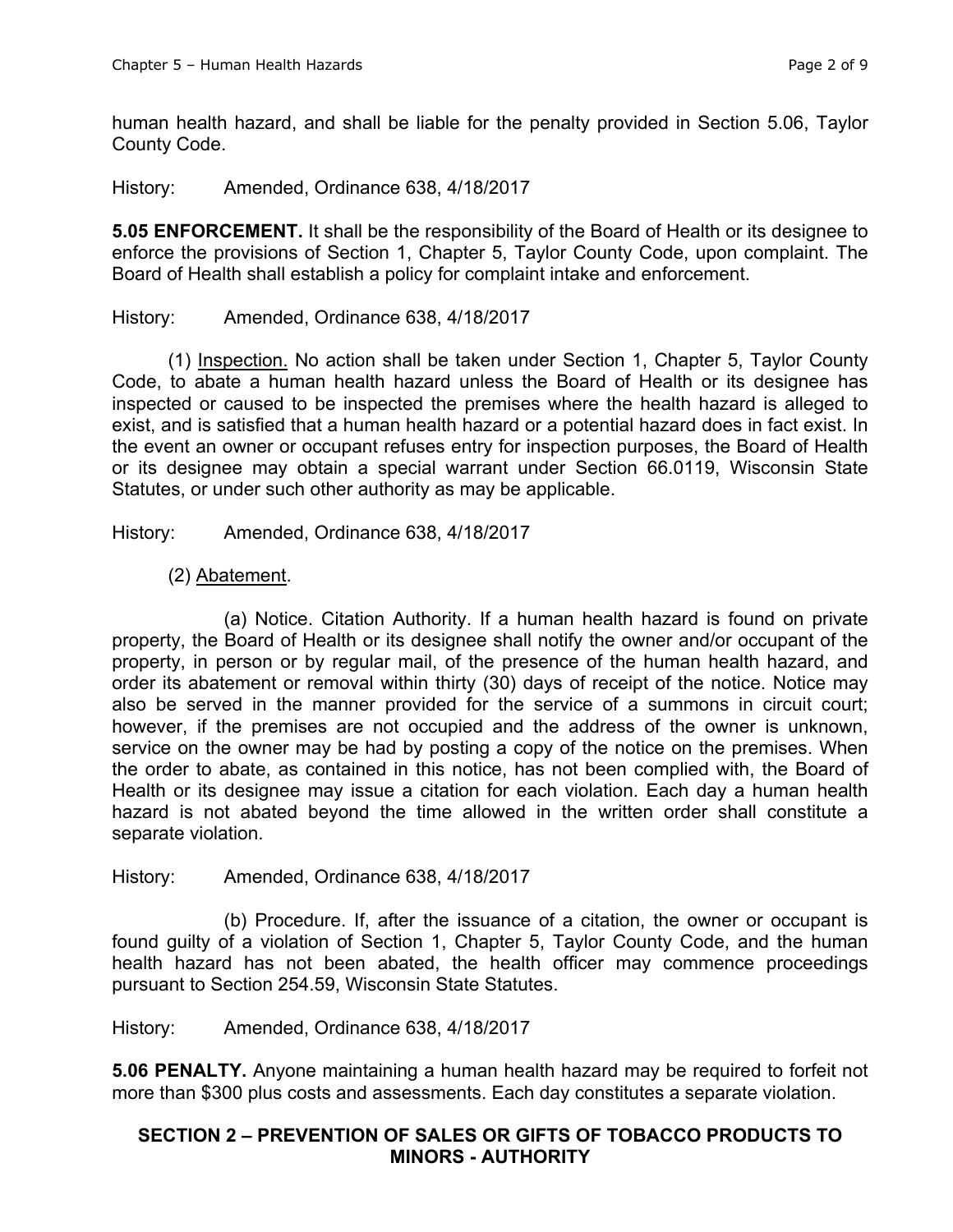**5.07 PREVENTION OF SALES OR GIFTS OF TOBACCO PRODUCTS TO MINORS - AUTHORITY.** Section 2, Chapter 5, Taylor County Code, is adopted under authority granted by Sections 134.66 and 254.92, Wisconsin State Statutes, as currently enacted or as may be amended in the future.

#### History: Amended, Ordinance 638, 4/18/2017

## **SECTION 3 – LODGING, RECREATION AND FOOD PROTECTION-AUTHORITY**

**5.08 LODGING, RECREATION AND FOOD PROTECTION-AUTHORITY**. Section 3, Chapter 5, Taylor County Code, is adopted pursuant to that authority provided by Wisconsin State Statutes, Sections 66.0417, 68, 93, 97, 101.935, 125.68(5), 251.04(3), 252.02, 252.03, 254 and 463; and by Wisconsin State Administrative Code, Chapters ATCP 72-79, and SPS 221, 326, 381-386 and 390-391.

#### History: Amended, Ordinance 638, 4/18/2017

**5.09 PURPOSE.** The purpose of Section 3, Chapter 5, Taylor County Code, is to protect and improve the public health and to authorize the Taylor County Health Department to become the designated agent of the Wisconsin State Department of Agriculture, Trade and Consumer Protection for the purpose of establishing license fees; issuing licenses; and making investigations or inspections of hotels, motels, tourist rooming houses, retail food establishments, micro-markets, bed and breakfast establishments, campgrounds and camping resorts, recreational and educational camps, public swimming pools, food vending machines, their operators and vending machine commissaries; and authorizing the Taylor County Health Department to become the designated agent of the State Department of Safety and Professional Services, for the purpose of establishing license fees; issuing licenses and making investigations or inspections of tattooing and piercing establishments and manufactured home parks; and for the purpose of enacting local regulations governing these establishments.

History: Amended, Ordinance 638, 4/18/2017 Amended, Ordinance 683, 4/20/2021

**5.10 APPLICABILITY**. The provisions of Section 3, Chapter 5, Taylor County Code, shall apply to the owner and operator of any retail food establishment, micro-markets, hotel, motel, tourist rooming house, body piercing and tattooing establishments, bed and breakfast establishment, campground and camping resort, recreational and educational camp, public swimming pool, manufactured home community, vending machine commissary or vending machine in all areas of Taylor County.

History: Amended, Ordinance 638, 4/18/2017 Amended, Ordinance 683, 4/20/2021

**5.11 DEFINITIONS**. All definitions as set forth in Wisconsin State Statutes, Chapters 66, 68, 93, 97, 101, 125, 251, 252, 254 and 463; and by Wisconsin State Administrative Code, Chapters ATCP 72-79, and SPS 221, 326, 381-386 and 390-391 are incorporated in Section 3, Chapter 5, Taylor County Code, by reference and they shall be construed, read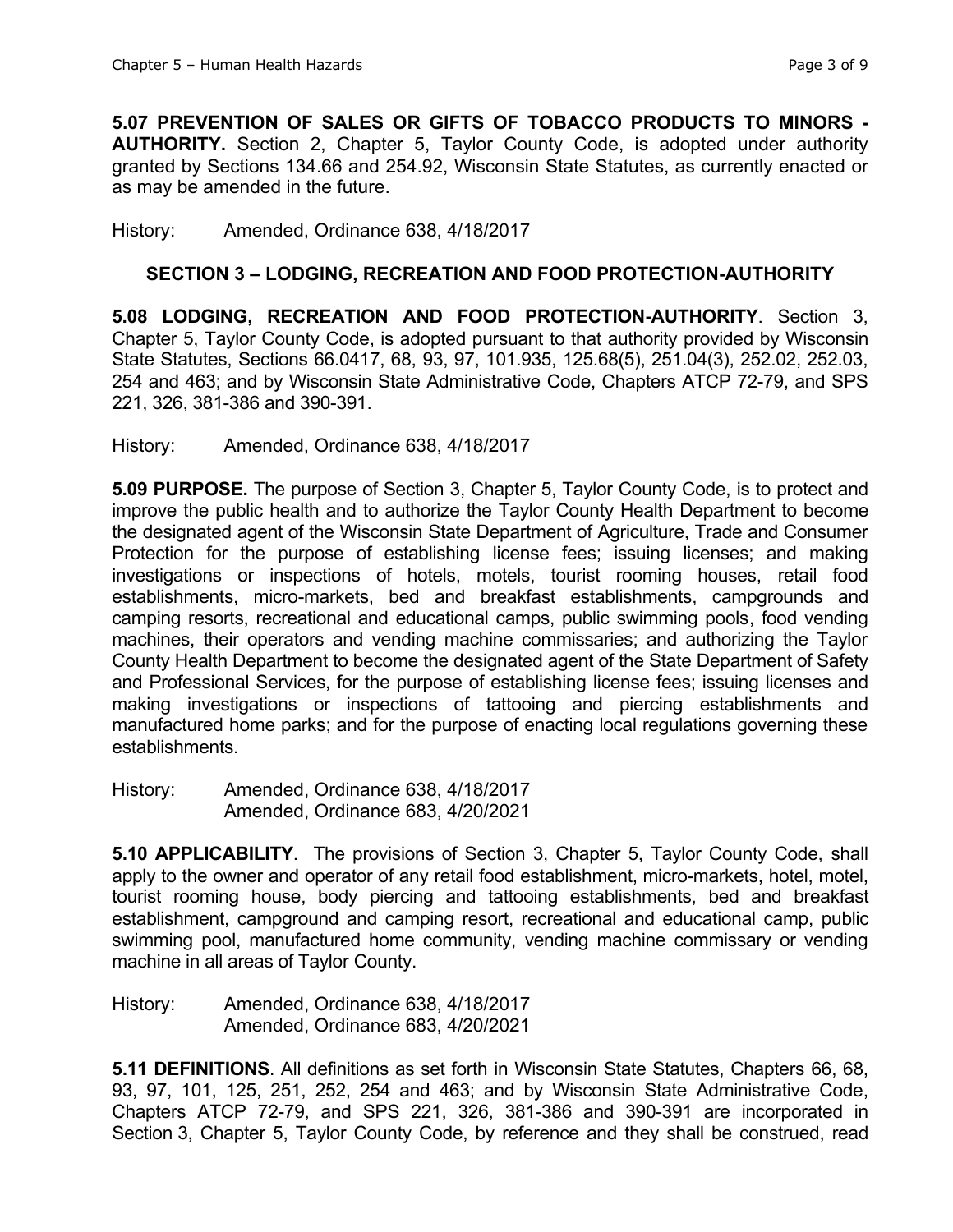and interpreted as fully set forth herein until amended. In addition the following terms and phases have meanings ascribed to them in Section 3, Chapter 5, Taylor County Code:

History: Amended, Ordinance 638, 4/18/2017

(1) Annual License Fee shall mean a fee for on-site inspection of the entire facility, and one follow-up inspection to determine that establishments identified in Section 3, Chapter 5, Taylor County Code, are compliant with the statutes and administrative codes that govern their operation.

History: Amended, Ordinance 638, 4/18/2017

(2) Duplicate License Fee shall mean a fee for the replacement of an original license.

History: Amended, Ordinance 638, 4/18/2017

(3) Health Department shall mean the Taylor County Health Department.

(4) Inspection Fee is the fee to conduct an inspection without the intent of licensing an establishment.

(5) Late Application Fee shall mean a fee that is charged for failure to comply with the application time frame specified in the applicable statute and administrative code for completion and submission of the required application for license to the Health Department.

History: Amended, Ordinance 638, 4/18/2017

(6) Micro-market means any indoor, unstaffed, self-service area that is accessible only to persons authorized by the person in control of the premises and not accessible to the general public, where a customer may obtain unit servings of food or beverage, either in bulk or in package before payment at an automated kiosk or by other automated method, without the necessity of replenishing the area between each transaction. Micro-market does not include a vending machine and does not include a device which dispenses only bottled, prepackaged, or canned soft drinks, a one-cent vending device, a device only dispensing candy, gum, nuts, nut meats, cookies or crackers or a device dispensing only prepackaged Grade A pasteurized milk products.

History: Created, Ordinance 683, 4/20/2021

(7) Operator shall mean the owner, operator or person responsible to the owner for the operations of the establishment.

History: Amended, Ordinance 683, 4/20/2021

(8) Pre-inspection Fee shall mean the fee associated with the required inspection necessary to determine compliance at the time of a change-in-operator or new business.

History: Amended, Ordinance 683, 4/20/2021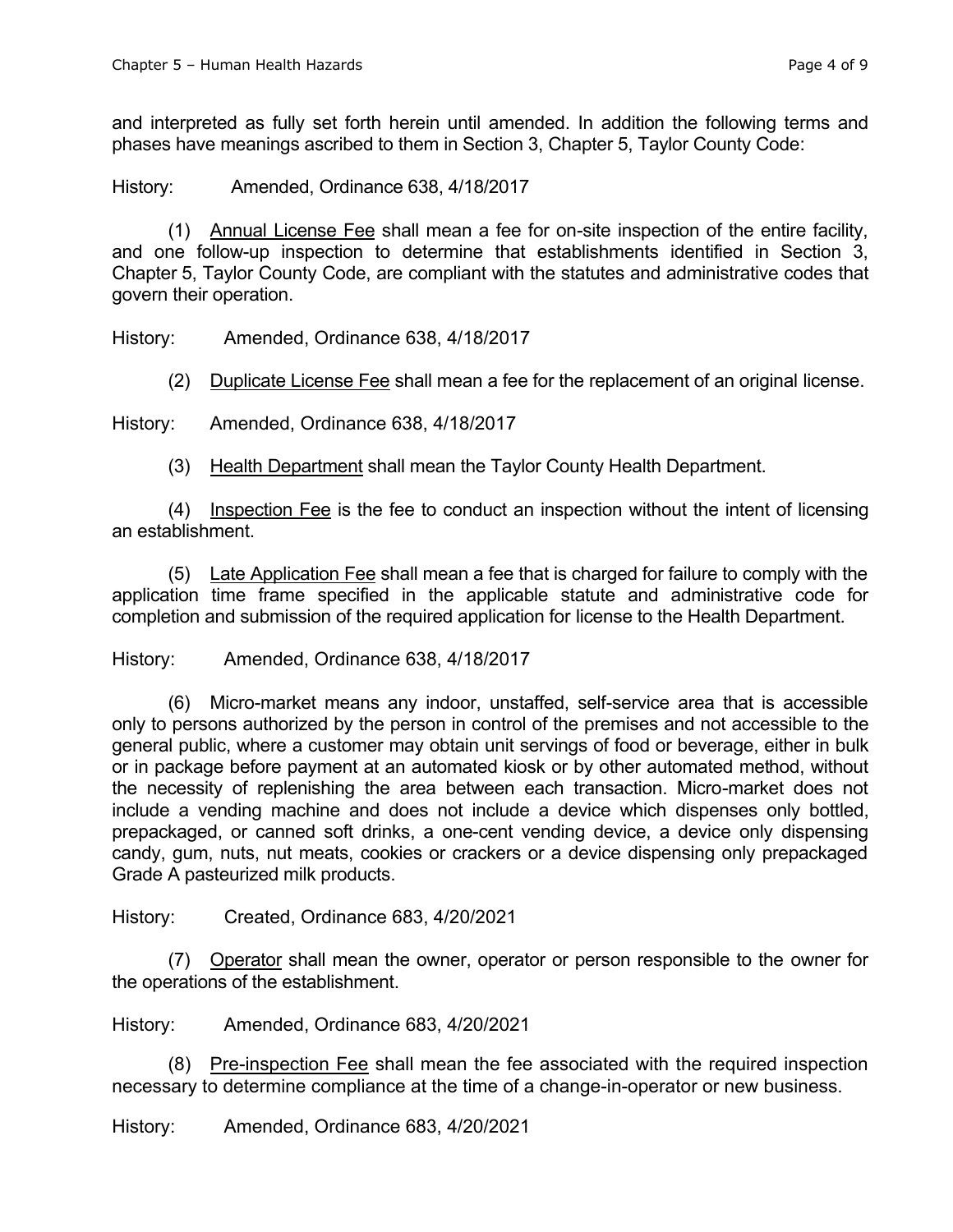(9) Re-Inspection Fee shall mean a fee structure for the subsequent inspections needed to address compliance issues with the statutes and administrative codes that govern a respective establishment. The fee for a re-inspection will be a set fee, determined by the Board of Health.

History: Amended, Ordinance 683, 4/20/2021

## **5.12 LICENSE**.

History: Amended, Ordinance 638, 4/18/2017

(1) No person shall operate a retail food establishment, micro-market, hotel, motel, bed and breakfast, tourist rooming house, campground and camping resort, recreational and educational camp, public swimming pool, tattooing and body piercing establishment or a manufactured home community without first obtaining a license from the Health Department. All licenses shall expire on June 30 of each year following their issuance. All licenses, except a manufactured home community license, initially issued during the period beginning on April 1 and ending June 30 shall expire June 30 of the following year. The issuance of a license may be conditioned upon the operator correcting a violation of Section 3, Chapter 5, Taylor County Code, within a specified period of time. If the condition is not met within the specified period of time, the license may be voided. The license shall not be transferable to a location other than the one for which it was issued, nor shall a license be transferred from one (1) operator to another subject to the express exception of:

History: Amended, Ordinance 638, 4/18/2017 Amended, Ordinance 683, 4/20/2021

(a) As to location, temporary licenses may be transferred.

History: Amended, Ordinance 638, 4/18/2017

(b) As to operator, the holder of a license issued to a retail food establishment, micro-markets, hotel, motel, bed and breakfast, tourist rooming house, campground and camping resort, recreational and educational camp, public swimming pool and water attractions and vending machine commissary under Section 3, Chapter 5, Taylor County Code, may transfer the license to:

History: Amended, Ordinance 638, 4/18/2017 Amended, Ordinance 683, 4/20/2021

1. An individual who is an immediate family member if the holder is transferring operation of the establishment or vending machine to the immediate family member.

History: Created, Ordinance 683, 4/20/2021

2. A sole proprietorship that reorganizes as a business entity or a business entity that reorganizes as either a sole proprietorship or a different type of business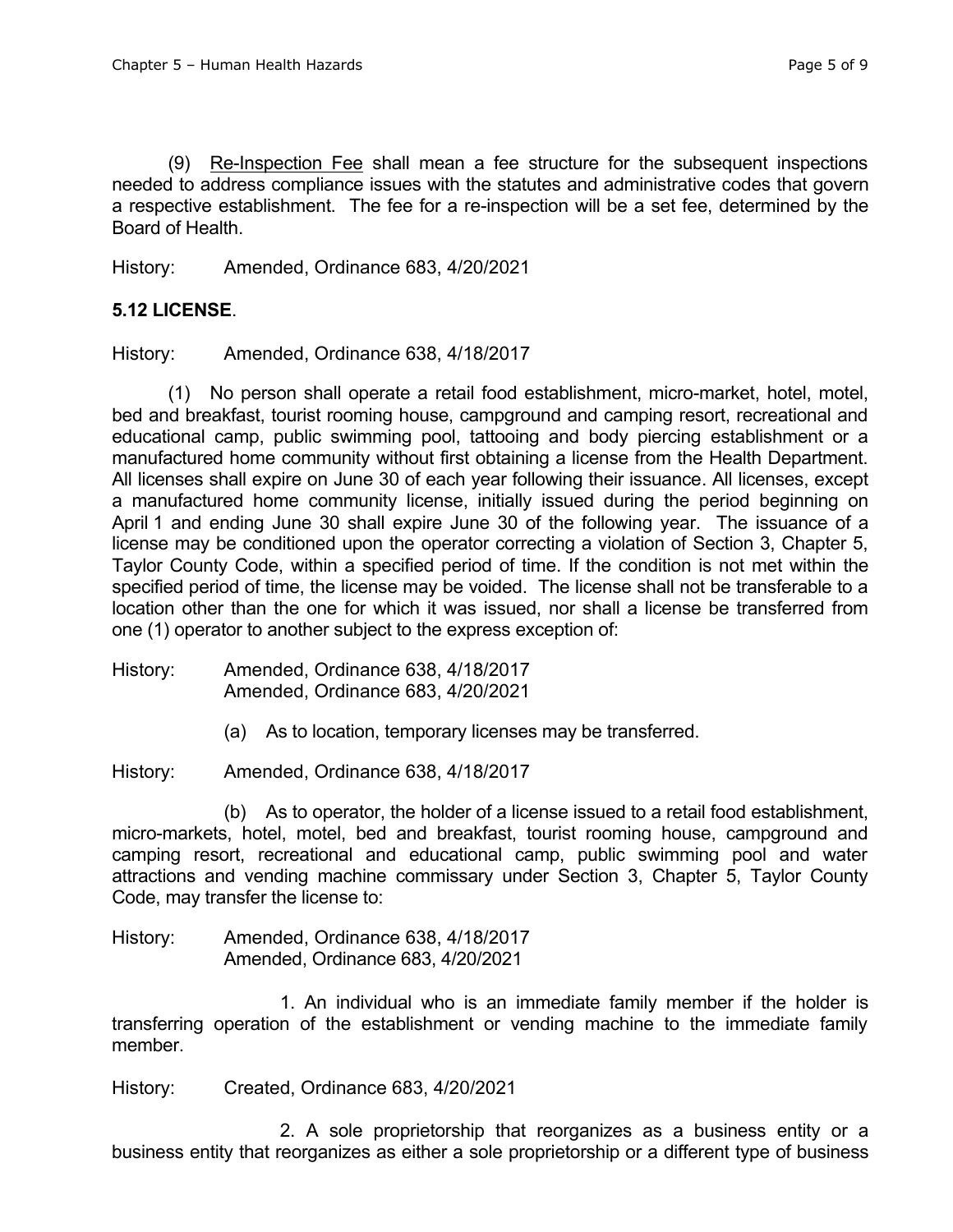entity if at least one individual who had an ownership interest in the sole proprietorship or business entity to which the license was issued, has an ownership interest in the newly formed sole proprietorship or business entity under Section 3, Chapter 5, Taylor County Code.

History: Created, Ordinance 683, 4/20/2021

(c)

History: Created, Ordinance 598, 10/31/2012 Amended, Ordinance 638, 4/18/2017 Repealed, Ordinance 683, 4/20/2021

1.

History: Created, Ordinance 598, 10/31/2012 Amended, Ordinance 638, 4/18/2017 Repealed, Ordinance 683, 4/20/2021

2. At least one individual who had an ownership interest in the sole proprietorship or business entity to which the license was issued has an ownership interest in the newly formed sole proprietorship or business entity.

History: Created, Ordinance 598, 10/31/2012 Amended, Ordinance 638, 4/18/2017 Repealed, Ordinance 683, 4/20/2021

(2) Operators Licensees of temporary restaurants whom the Health Department has found to be uncooperative or habitual violators of Section 3, Chapter 5, Taylor County Code, may be denied a license to operate. Temporary licenses may be transferred to a premises other than that for which it was issued, provided that the approval of the new premises is secured from the Health Department prior to operating at the new premises.

History: Amended, Ordinance 638, 4/18/2017

(3) With the exception of those establishments defined herein as temporary, no license shall be granted to any person under Section 3, Chapter 5, Taylor County Code, without a pre-inspection by the Health Department of the premises for which the license shall be granted.

History: Amended, Ordinance 638, 4/18/2017 Repealed, Ordinance 683, 4/20/2021

(4) No license shall be issued until all application fees have been paid.

History: Amended, Ordinance 638, 4/18/2017

**5.13 APPLICATION**. Application for license shall be made in writing to the Health Department on forms developed and provided by the Health Department, stating the name and address of the proposed applicant and operator, and the address and location of the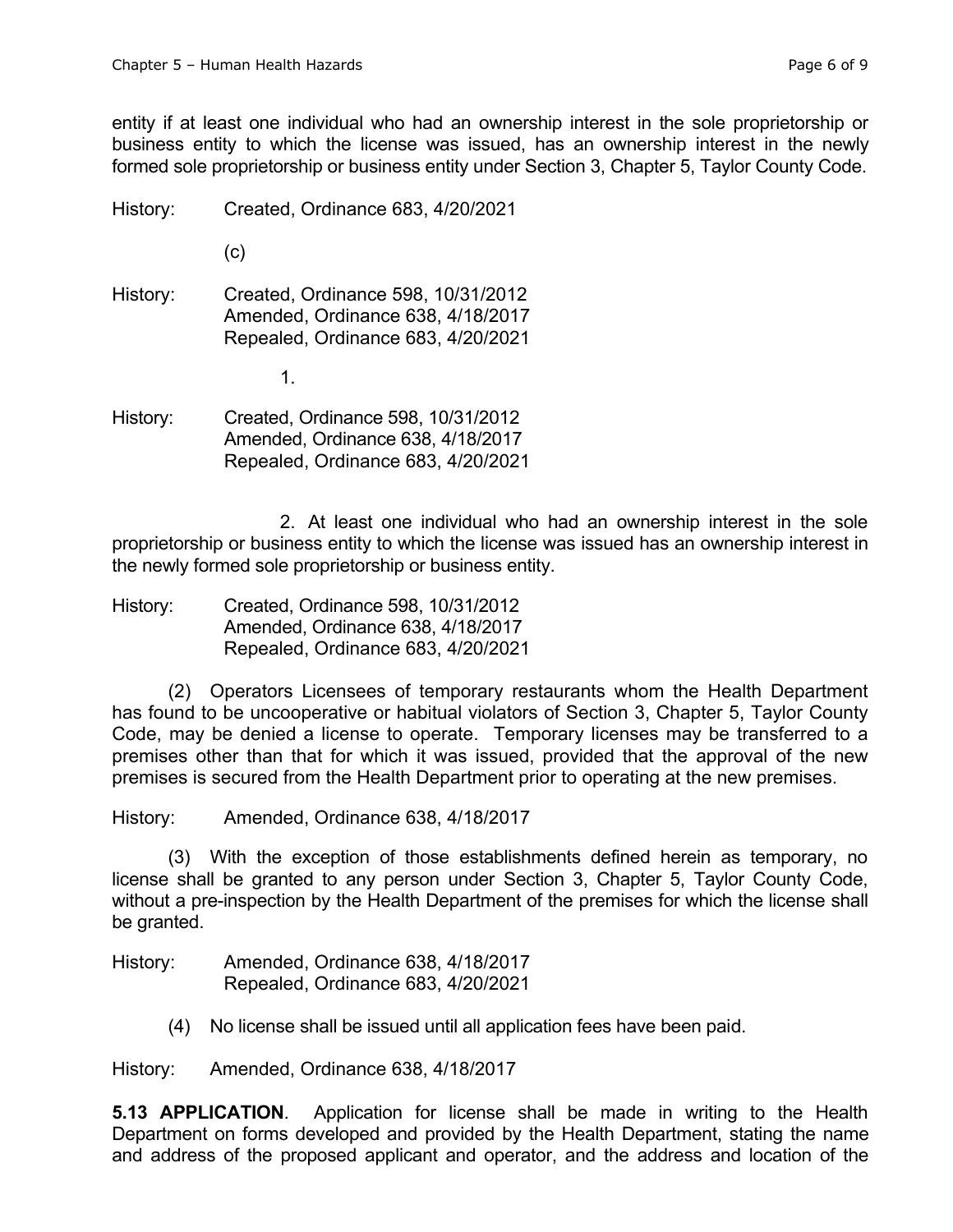proposed establishment, together with any such other information as may be required. The Health Department shall either approve the application or deny the license within thirty (30) days after receipt of a complete application.

#### History: Amended, Ordinance 638, 4/18/2017

**5.14 FEES**. License fees shall be those fees established and used by the Wisconsin Department of Agriculture, Trade and Consumer Protection to implement these respective Wisconsin Administrative Code provisions or otherwise approved annually by the Taylor County Board of Health. Fees will be used solely for the implementation of this program.

History: Amended, Ordinance 638, 4/18/2017

**5.15 LICENSE PUBLIC DISPLAY**. Every establishment required to obtain a license pursuant to Section 3, Chapter 5, Taylor County Code, shall display said license, at all times, in a conspicuous public place.

#### History: Amended, Ordinance 638, 4/18/2017

**5.16 TEMPORARY ORDERS.** Whenever, as a result of an examination, the Health Officer or designee has reasonable cause to believe that an immediate danger to health exists on a premises covered by Section 3, Chapter 5, Taylor County Code, the Health Officer or designee, may issue a temporary order in accordance with Section 66.0417 (2), Wisconsin State Statutes.

History: Amended, Ordinance 638, 4/18/2017

**5.17 DENIAL, SUSPENSION OR REVOCATION OF LICENSE.** The Health Officer, or designee, may deny any license application or suspend or revoke any license issued under Section 3, Chapter 5, Taylor County Code, for non-compliance with Chapter 5, Taylor County Code, and regulations, rules and laws adopted by reference under Section 5.18, Taylor County Code. The following procedure shall be followed in the denial, suspension or revocation of any license issued under Section 3, Chapter 5, Taylor County Code:

History: Amended, Ordinance 638, 4/18/2017

(1) A decision by the Health Officer or designee, to deny, suspend or revoke a license shall be in writing and shall state, with specificity, the reasons for the Health Officer's or designee's decision and shall state any applicable statutes, ordinances, rules, regulation or orders which may have been violated. The Health Officer or designee shall send to the licensee copy of the written decision by mail or by personal service. Said notice shall inform the licensee or applicant of the right to have this decision reviewed and the procedure for such review.

(2) Any licensee or applicant aggrieved by a decision of the Health Officer or designee, to deny, suspend or revoke a license may have the decision reviewed and reconsidered by a written request mailed or delivered to the Health Officer within thirty (30) working days of receipt of the notice of the Health Officer's or designee's decision. The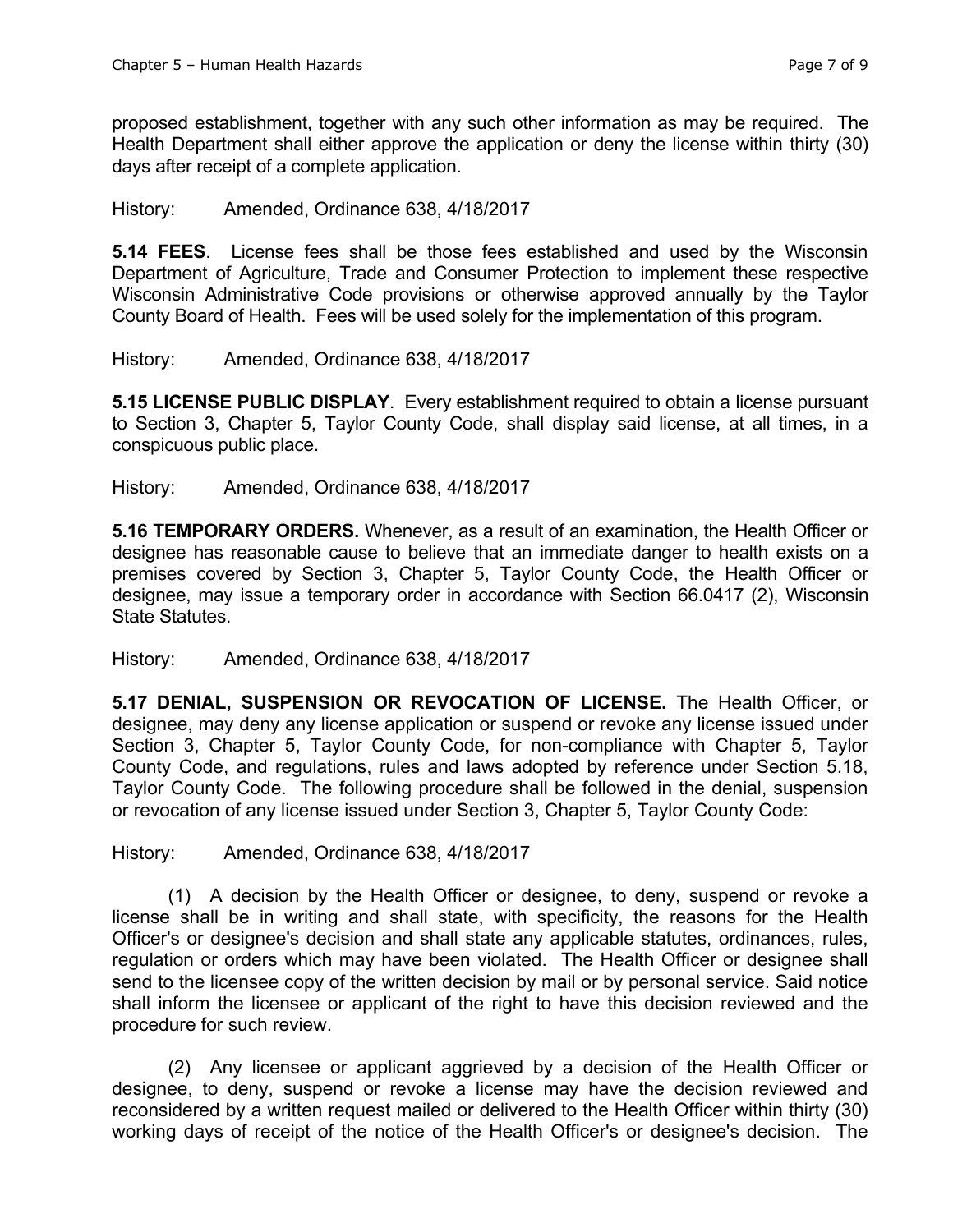written request for review and reconsideration shall state the grounds upon which the person aggrieved contends that the decision should be reversed or modified.

History: Amended, Ordinance 638, 4/18/2017

(3) Within fifteen (15) working days of receipt of the request for review and reconsideration, the Health Officer shall review its initial determination. The Health Officer may affirm, reverse or modify the initial determination. The Health Officer shall mail or deliver to the licensee or applicant a copy of the Officer's decision on review, and shall state the reasons for such decision. The decision shall advise the licensee or applicant of the right to an administrative appeal, the time within which appeal shall be taken and the office or person with whom the appeal shall be filed.

History: Amended, Ordinance 638, 4/18/2017

(4) A licensee or applicant who wishes to appeal a decision made by the Health Officer on review must file a notice of appeal within thirty (30) days of notice of the Health Officer's Decision on review. The Administrative appeal shall be filed or mailed to the Health Officer. The Health Officer shall immediately file said notice of appeal with the Taylor County Board of Health.

History: Amended, Ordinance 638, 4/18/2017

(5) A licensee or applicant shall be provided a hearing on appeal within fifteen (15) days of receipt of the request for an Administrative appeal. The Health Officer shall serve the licensee or applicant with notice of hearing by mail or personal service at least ten (10) days before the hearing.

History: Amended, Ordinance 638, 4/18/2017

(6) The hearing shall be conducted before the Taylor County Board of Health and shall be conducted in accordance with the procedures outlined in Sections 68.11 (2) and (3), Wisconsin State Statutes.

(7) Within twenty (20) days of the hearing, the Taylor County Board of Health shall mail or deliver to the appellant its written determination stating the reasons therefore.

History: Amended, Ordinance 638, 4/18/2017

(8) A decision by the Health Officer upon a request for review and reconsideration, which is not appealed to the Taylor County Board of Health, or a decision by the Taylor County Board of Health on an appeal of a decision by the Health Officer of a request for review and reconsideration shall be a final determination under Section 68.12(2), Wisconsin State Statutes.

(9) Any party to a proceeding resulting in a final determination may seek review thereof by certiorari within thirty (30) days of receipt of the final determination per Section 68.13, Wisconsin State Statutes.

History: Amended, Ordinance 638, 4/18/2017